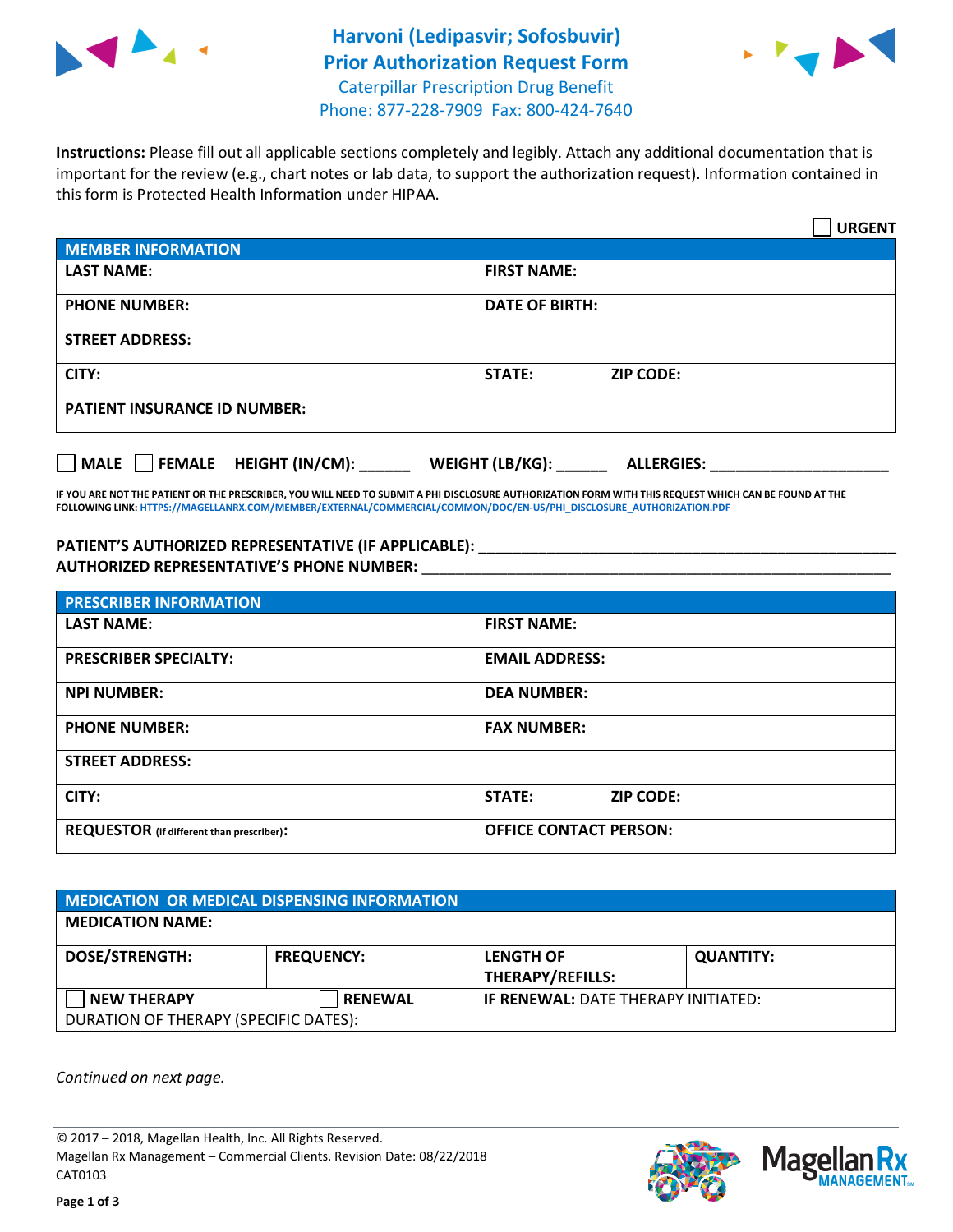



| <b>MEMBER'S LAST NAME:</b>                                                                                                                                       | <b>MEMBER'S FIRST NAME:</b>                                                                                    |                                                       |  |  |
|------------------------------------------------------------------------------------------------------------------------------------------------------------------|----------------------------------------------------------------------------------------------------------------|-------------------------------------------------------|--|--|
|                                                                                                                                                                  | 1. HAS THE PATIENT TRIED ANY OTHER MEDICATIONS FOR THIS CONDITION?                                             | <b>NO</b><br>YES (if yes, complete below)             |  |  |
| <b>MEDICATION/THERAPY (SPECIFY</b><br>DRUG NAME AND DOSAGE):                                                                                                     | <b>DURATION OF THERAPY (SPECIFY</b><br>DATES):                                                                 | <b>RESPONSE/REASON FOR</b><br><b>FAILURE/ALLERGY:</b> |  |  |
| <b>2. LIST DIAGNOSES:</b>                                                                                                                                        |                                                                                                                | <b>ICD-10:</b>                                        |  |  |
| $\Box$ Chronic hepatitis C virus                                                                                                                                 |                                                                                                                |                                                       |  |  |
| Other Diagnosis<br>$[CD-10 Code(s)]$                                                                                                                             |                                                                                                                |                                                       |  |  |
|                                                                                                                                                                  | 3. REQUIRED CLINICAL INFORMATION: PLEASE PROVIDE ALL RELEVANT CLINICAL INFORMATION TO SUPPORT A                |                                                       |  |  |
| PRIOR AUTHORIZATION.                                                                                                                                             |                                                                                                                |                                                       |  |  |
| <b>Clinical Information:</b>                                                                                                                                     |                                                                                                                |                                                       |  |  |
| Is this a request for re-treatment w ith Harvoni?* $\Box$ Yes $\Box$ No                                                                                          |                                                                                                                |                                                       |  |  |
|                                                                                                                                                                  | *If "yes," please submit patient chart notes with clinical rationale explaining why re-treatment is necessary. |                                                       |  |  |
|                                                                                                                                                                  |                                                                                                                |                                                       |  |  |
|                                                                                                                                                                  | Does the patient have severe renal impairment (eGFR less than 30 mL/min/1.73 m2) or end-stage renal disease    |                                                       |  |  |
| (ESRD)? □ Yes □ No                                                                                                                                               |                                                                                                                |                                                       |  |  |
| Is Harvoni prescribed by a hepatologist, gastroenterologist, or infectious disease specialist? $\Box$ Yes $\Box$ No                                              |                                                                                                                |                                                       |  |  |
| Document the patient's chronic hepatitis C virus genotype:*                                                                                                      |                                                                                                                |                                                       |  |  |
| *Please provide supporting lab reports.                                                                                                                          |                                                                                                                |                                                       |  |  |
| Is the patient a liver transplant recipient? $\square$ Yes $\square$ No                                                                                          |                                                                                                                |                                                       |  |  |
| Does the patient have cirrhosis? $\square$ Yes $\square$ No                                                                                                      |                                                                                                                |                                                       |  |  |
| Does the patient have decompensated liver disease (Child-Pugh class B or C)? $\square$ Yes $\square$ No                                                          |                                                                                                                |                                                       |  |  |
| Will Harvoni be used in combination with ribavirin? $\Box$ Yes $\Box$ No                                                                                         |                                                                                                                |                                                       |  |  |
| Select if the patient's treatment experience:<br>□ Treatment-naive                                                                                               |                                                                                                                |                                                       |  |  |
| $\Box$ Previous treatment with peginterferon plus ribavirin                                                                                                      |                                                                                                                |                                                       |  |  |
| $\Box$ Previous treatment with peginterferon plus ribavirin plus an HCV protease inhibitor                                                                       |                                                                                                                |                                                       |  |  |
| □ Previous treatment with sofosbuvir-based regimen                                                                                                               |                                                                                                                |                                                       |  |  |
| Are there any other comments, diagnoses, symptoms, medications tried or failed, and/or any other information the<br>physician feels is important to this review? |                                                                                                                |                                                       |  |  |
|                                                                                                                                                                  |                                                                                                                |                                                       |  |  |
|                                                                                                                                                                  |                                                                                                                |                                                       |  |  |
| information is received.                                                                                                                                         | Please note: Not all drugs/diagnosis are covered on all plans. This request may be denied unless all required  |                                                       |  |  |

© 2017 – 2018, Magellan Health, Inc. All Rights Reserved. Magellan Rx Management – Commercial Clients. Revision Date: 08/22/2018 CAT0103